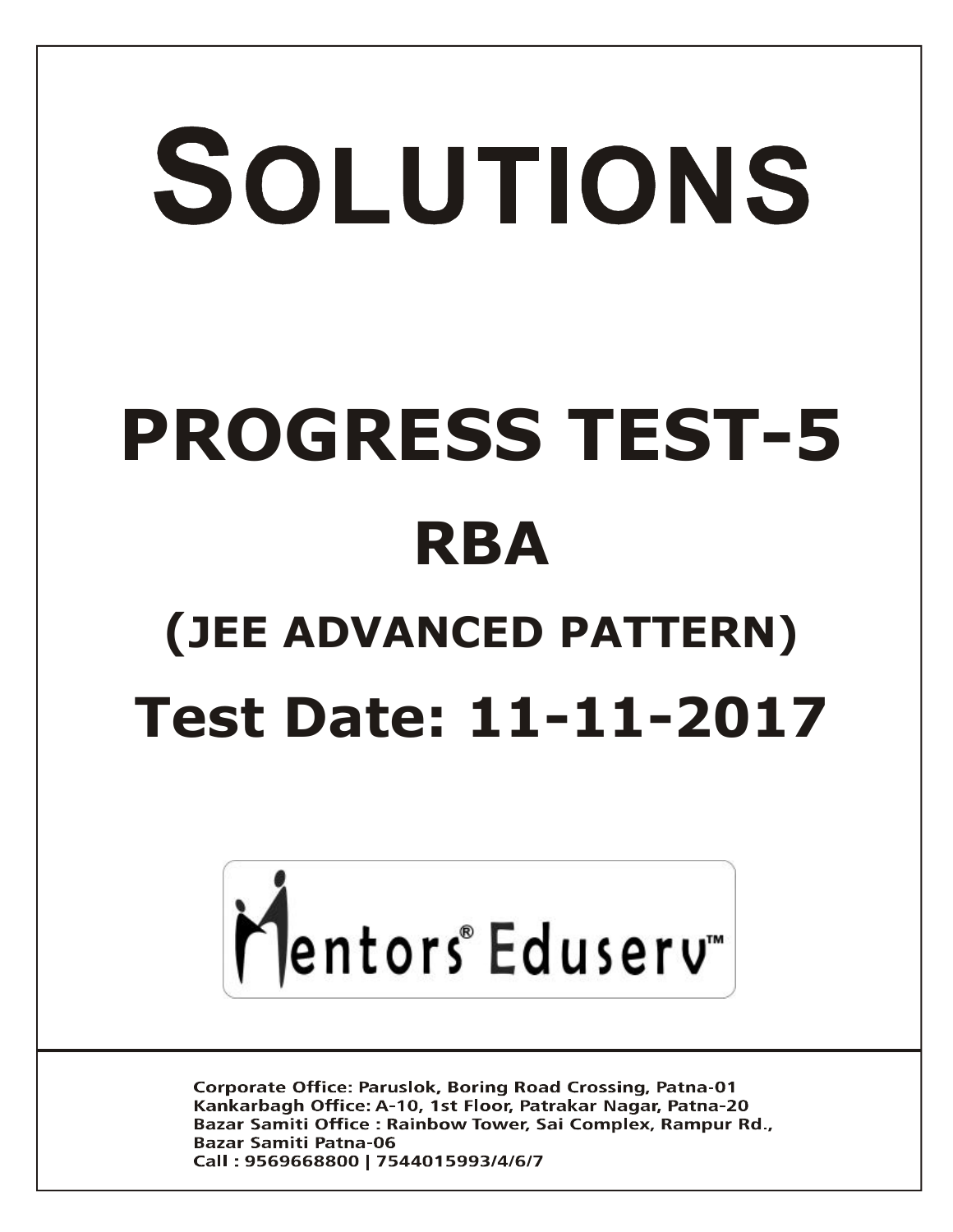

Mentors<sup>®</sup> Eduserv<sup>®</sup>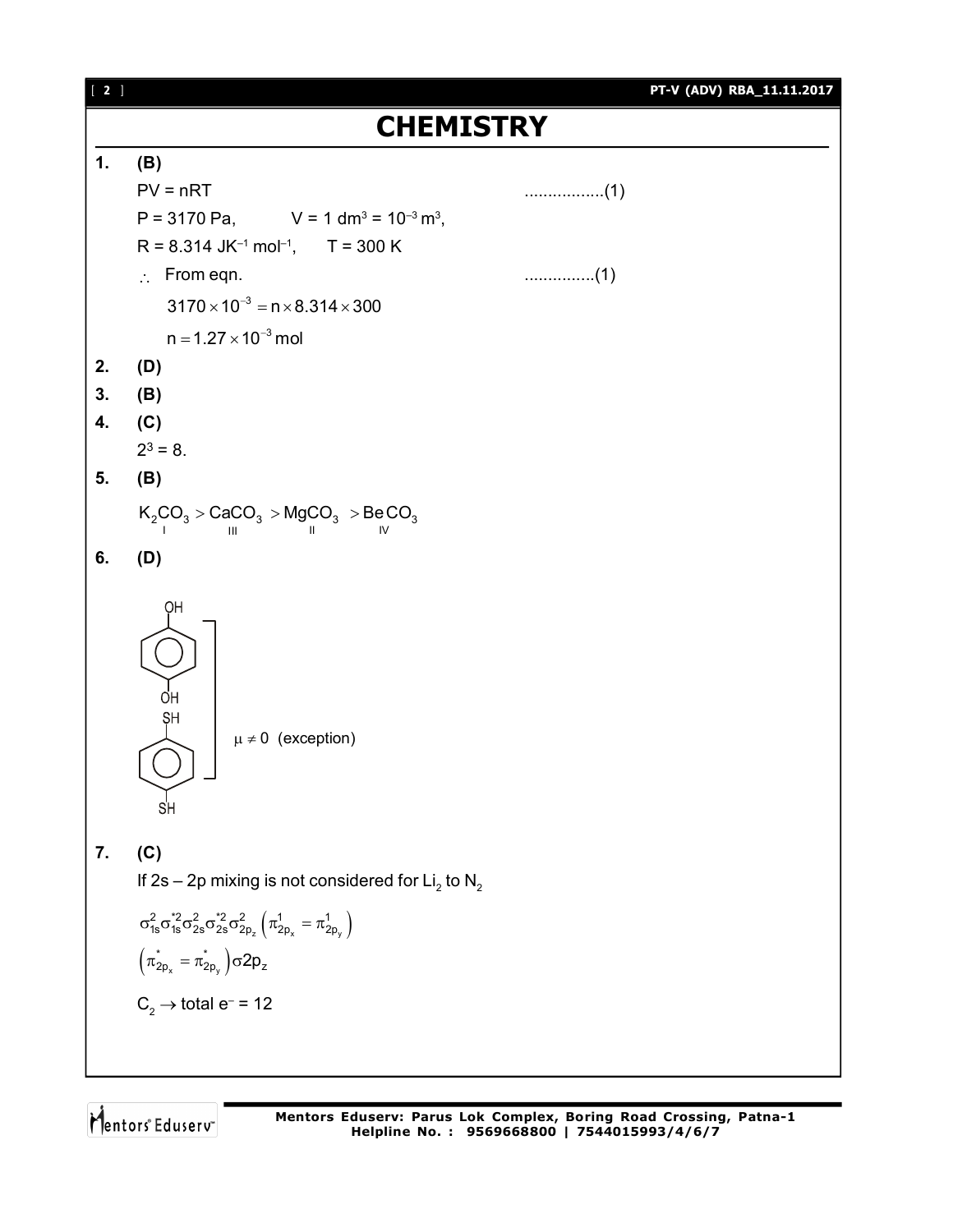#### **PT-V (ADV) RBA\_11.11.2017** [ **3** ]

**8. (A)**  $q_{\text{cycle}} + w_{\text{cycle}} = 0 \Rightarrow w_{\text{cycle}} = -5J$  $W_{AB} + W_{BC} + W_{CA} = -5$  $-10(2-1) + 0 + w_{CA} = -5$  $W_{CA} = +5 J$ **9. (A, B, C)** Cooling effect is observed when the real gas undergoes adiabatic expansion below the inversion tempeature. **10. (B), (C) 11. (A, C, D)** Equivalent weight = Molecular weight n – factor (A) n–factor of  $H_2PO_3^-$  as acid = 1 as base  $= 1$ In both case, eq. wt. of  $H_2PO_3 = \frac{81}{4} \Rightarrow 81$ 1  $=\frac{3!}{4} \Rightarrow$ (B) n–factor of  $H_2PO_4^-$  as acid = 1 or 2 as base  $= 1$ (C) In acidic medium Eq. wt. of  $KMnO<sub>4</sub> =$ Molecular weight 5 In basic medium Eq. wt. of  $KMnO_4 = \frac{Molecular weight}{4}$ 1  $=$ In neutral/slightly basic medium Eq. wt. of  $KMnO_4 = \frac{Molecular weight}{2}$ 3  $=$ (D) In MgH<sub>2</sub>, O.S. of H =  $-1$ In  $H_2O_2$ , O.S. of H = +1 **12. (A,B,C)** (A) When (Na) sedium react with excess ammonia give a blue colour paramagnetic solution.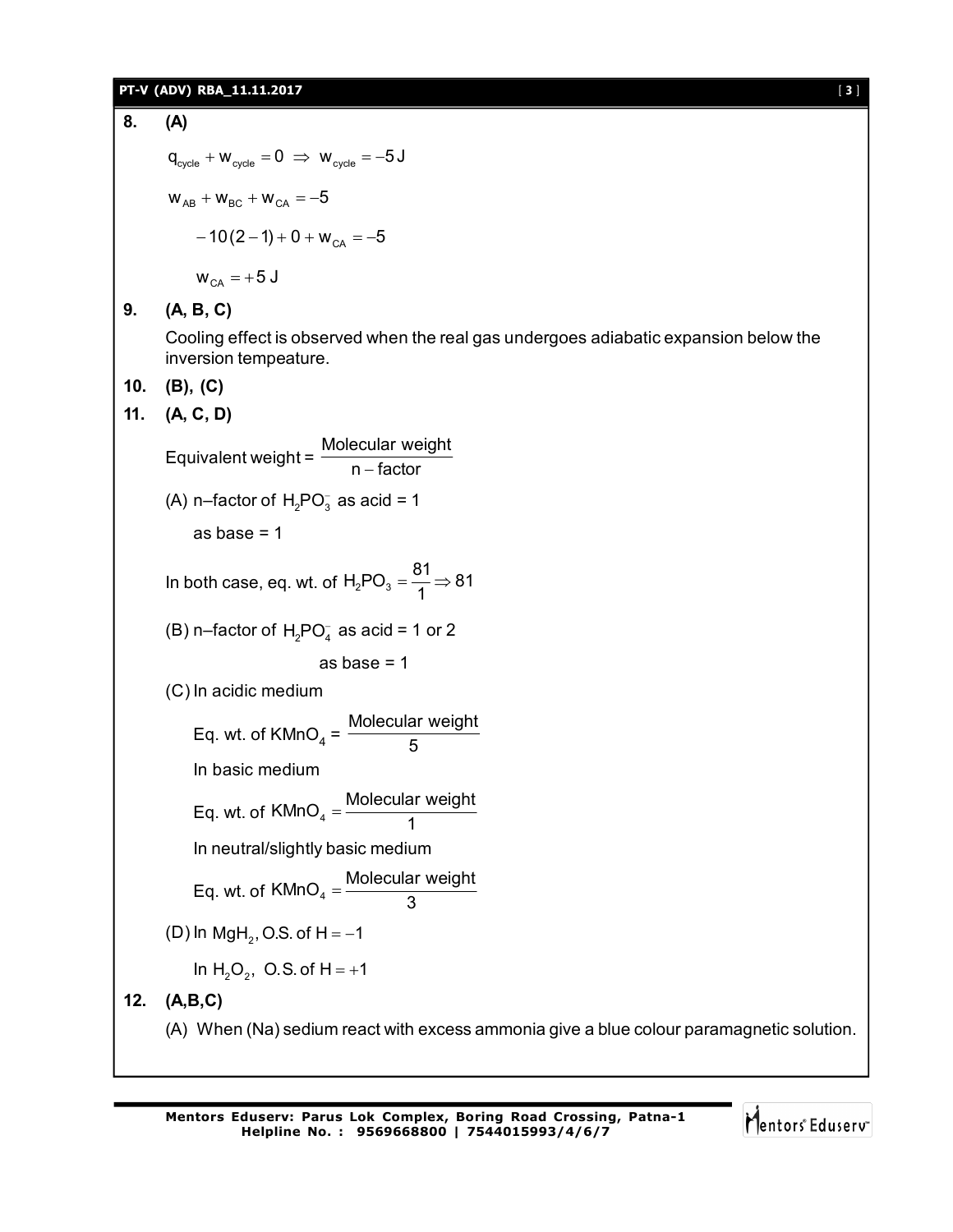[ **4** ] **PT-V (ADV) RBA\_11.11.2017**

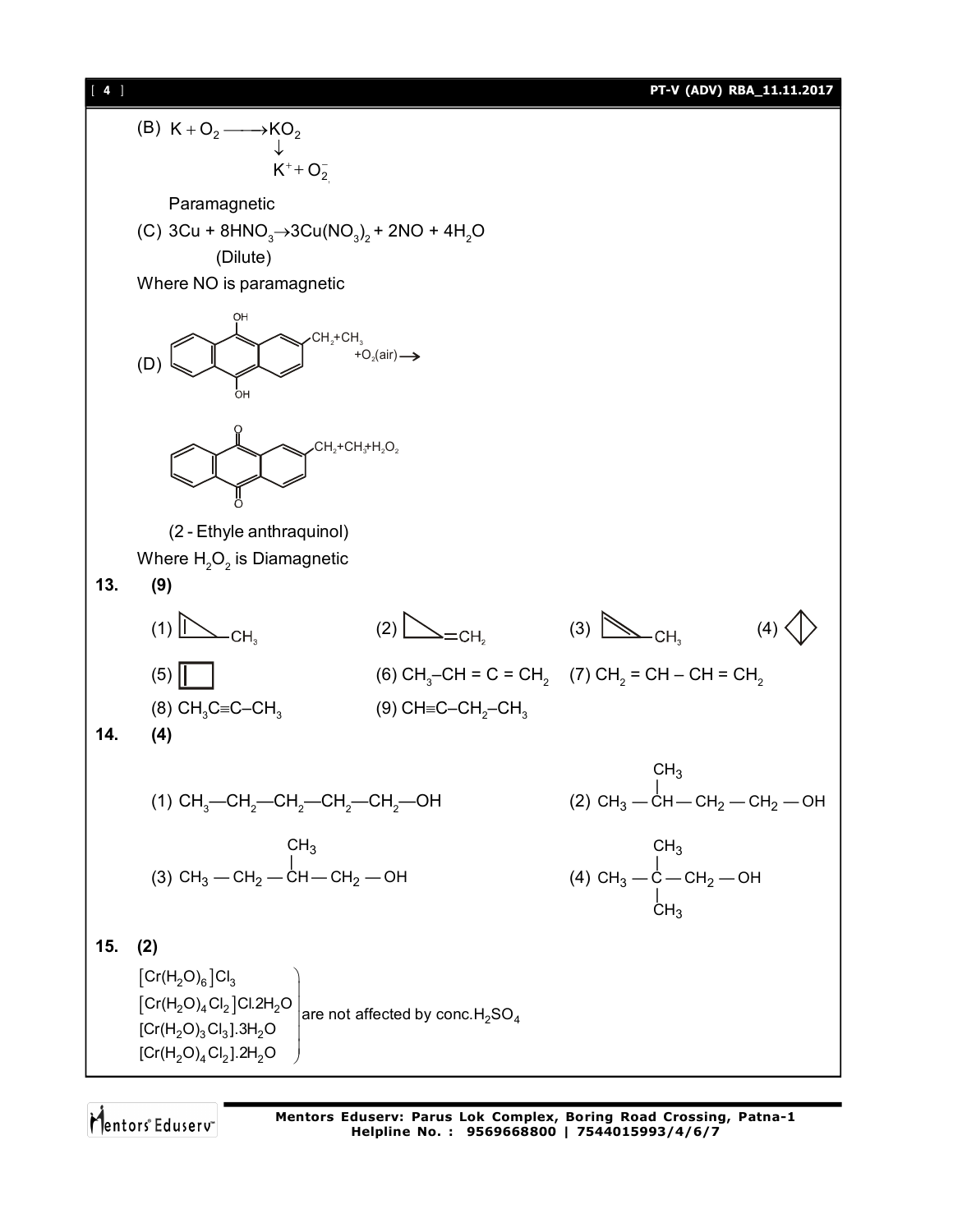#### **PT-V (ADV) RBA\_11.11.2017** [ **5** ]

**16. (3)**  $\Delta H = nC \Delta T$  $8 \times \frac{3}{5} \times 8.31 \times 30 = 3000 \text{ J} = 3 \text{ kJ}$ 2  $= 8 \times \frac{6}{6} \times 8.31 \times 30 = 3000 \text{ J} = 3$ **17. (4)**  $\mathsf{M}_{2}\mathsf{O}_{\mathsf{x}}$  (Metallic oxide) +  $\mathsf{H}_{2}$  ——> $\mathsf{M}(\mathsf{s})$  +  $\mathsf{H}_{2}\mathsf{O}(\ell)$ 0.220g 0.045g  $\Rightarrow$  POAC on O  $\Rightarrow \left(\frac{0.220}{2M+16x}\right) x = \left(\frac{0.045}{18} \times 1\right)$  $\left(\frac{0.220}{2M + 16x}\right)$ x =  $\left(\frac{0.045}{18} \times 1\right)$  $\Rightarrow$  3.96x = 0.09 M + 0.72 x  $\Rightarrow$  $E = \frac{M}{1} = 36$ x  $=$   $\frac{1}{2}$   $=$  3  $\frac{E}{2}$  = 4 9  $=$ 

**18. (5)**

 $\ddot{\text{NH}}_2 - \ddot{\text{NH}}_2$  is a monodontate ligands due to formation of unstable chelation and all other compounds are chelating ligands.

- **19. (A q, s) ; (B r) ; (C p, t) ; (D t)**
- **20. (A r), (B s) ; (C p) ; (D q)**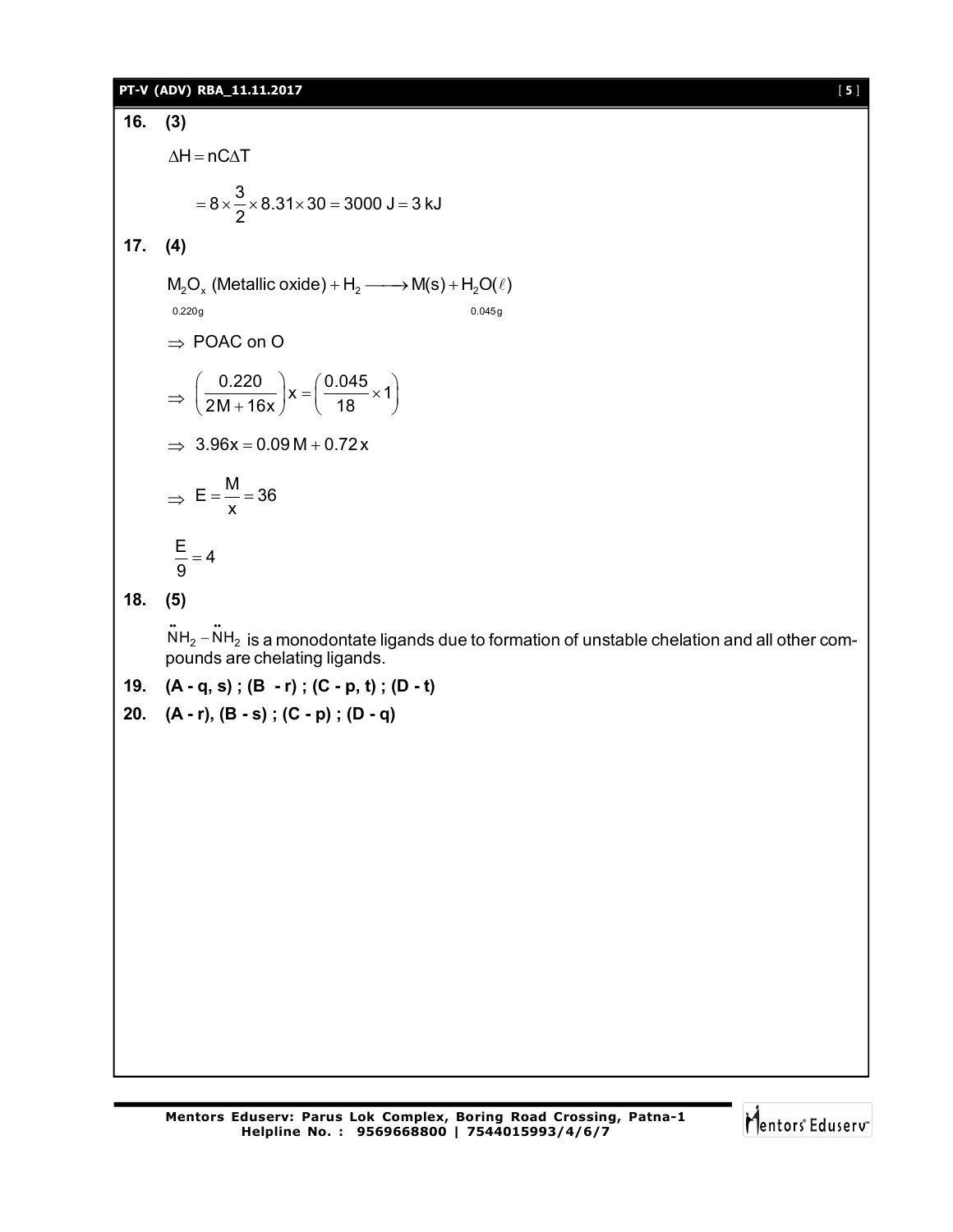#### **[ 6 ] PT-V (ADV) RBA\_11.11.2017**

## **PHYSICS**

**21.** Applying Snell's law between the points *O* and *P*, we have

$$
2 \times \sin 60^{\circ} = (\sin 90^{\circ}) \times \frac{2}{(1+H^2)}, \qquad 2 \times \frac{\sqrt{3}}{2} = 1 \times \frac{2}{(1+H^2)}
$$
  

$$
(1+H^2) = \frac{2}{\sqrt{3}}, \qquad H = \sqrt{\left(\frac{2}{\sqrt{3}} - 1\right)}
$$

**(A)**

**22.** Apparent position of the object w.r.t lens.

$$
u = \left(\frac{10}{1} + \frac{10}{2}\right) = 15 \text{ cm}
$$
  

$$
\frac{1}{15} + \frac{1}{v} = \frac{2(1.5 - 1)}{R}
$$
  

$$
v = 7.5 \text{ cm}
$$
  

$$
\therefore \textbf{(A)}
$$

### **23. (B)**

Take the mass m as a point mass. At the instant when the pendulum collides with the nail, m has a velocity  $v = \sqrt{2g\ell}$ . The angular momentum of the mass with respect to the point at which the nail locates is conserved during the collision. Then the velocity of the mass is still **v** at the instant after the collision and the motion thereafter is such that the mass is constrained to rotate around the nail. Under the critical condition that the mass can just swing completely round in a circle, the gravitational force when the mass is at the top of the circle. Let the velocity of the mass at this instant be  $v_1$ , and we have

$$
\frac{mv_1^2}{\ell - d} = mg,
$$
  
or  $v_1^2 = (\ell - d)g$   
The energy equation  

$$
\frac{mv^2}{2} = \frac{mv_1^2}{2} + 2mg(\ell - d),
$$
  
or  $2g\ell = (\ell - d)g + 4(\ell - d)g$   
then gives the minimum distance as

 $d = \frac{34}{5}$  $3\ell$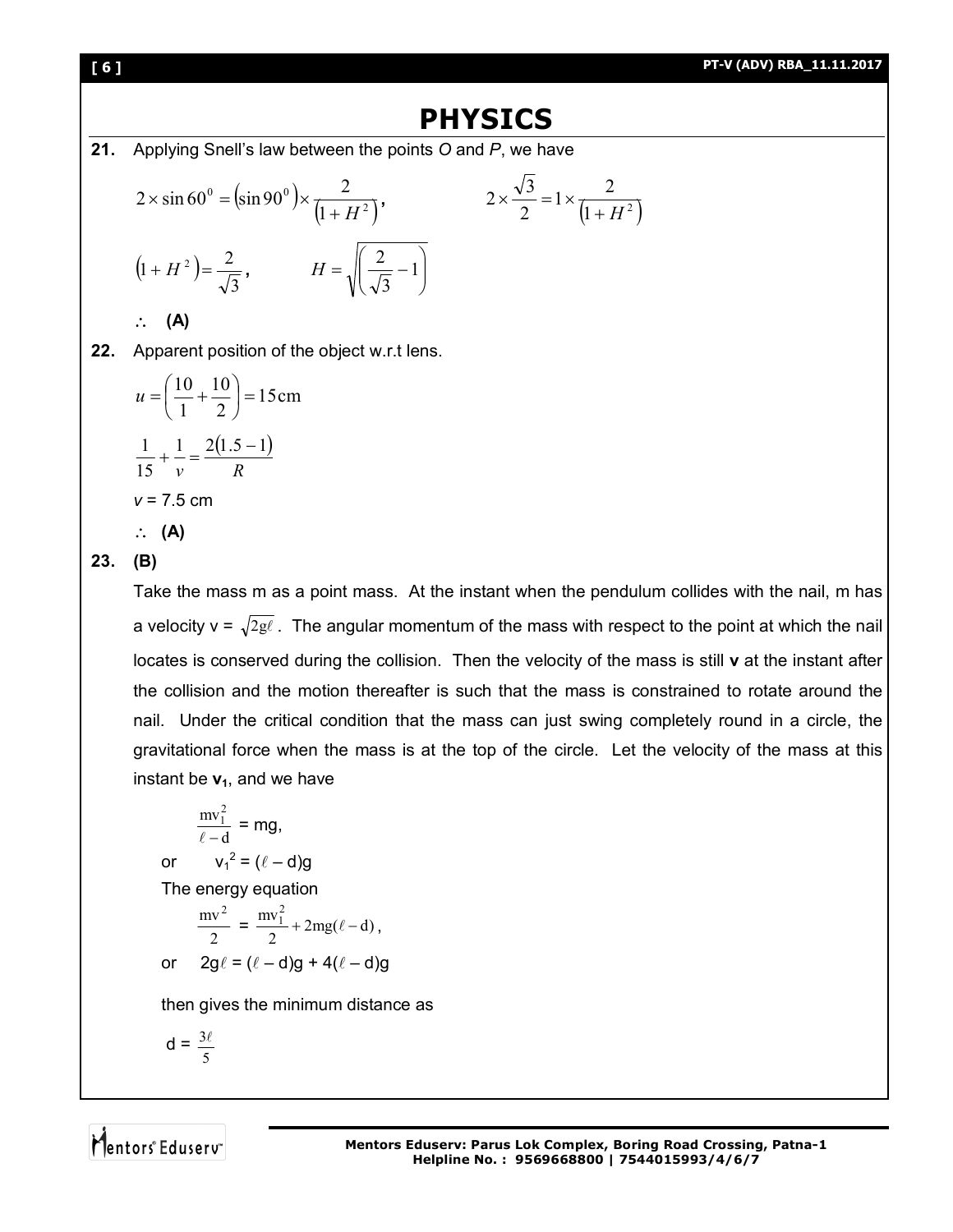#### **PT-V (ADV) RBA\_11.11.2017 [ 7 ]**

**24. (A)** The plumb-line is so set up that the resultant of its weight mg and the tension in the thread T produces a centripetal force F =  $\text{m}\omega^2 \text{R}$  (fig.). Clearly R = r +  $\ell$  sin  $\alpha$ . Therefore,



**25.** As  $F_1 - F_2 < 2\mu Mg$ , so system will not accelerate. Again here  $F_1 > F_2$ , so block A is the driving block and block *B* is driven block. So friction on block *A* acts towards left but in the block B it may act left or right.

**(B)**

$$
26. (A)
$$

**27.** The equivalent capacitance

$$
C = \frac{4\pi\varepsilon_0(3a \times 4a)}{(4a - 3a)} + 4\pi\varepsilon_0(4a)
$$

 $=64\pi \varepsilon_0 a$ 

$$
\therefore (A)
$$

**28.**  $\therefore$  C<sub>eq</sub> = 3/2 µF

Charge flow  $\Delta q$  =  $C_{\text{eq}}$  (10 – 3  $\frac{15}{2}$ ) = 2  $\frac{3}{2}$  × 5 = 7.5 µC

- **(B)**
- **29. (C,D)**
- **30. (B,C)**

When current is maximum then it is possible when this is the circuit.



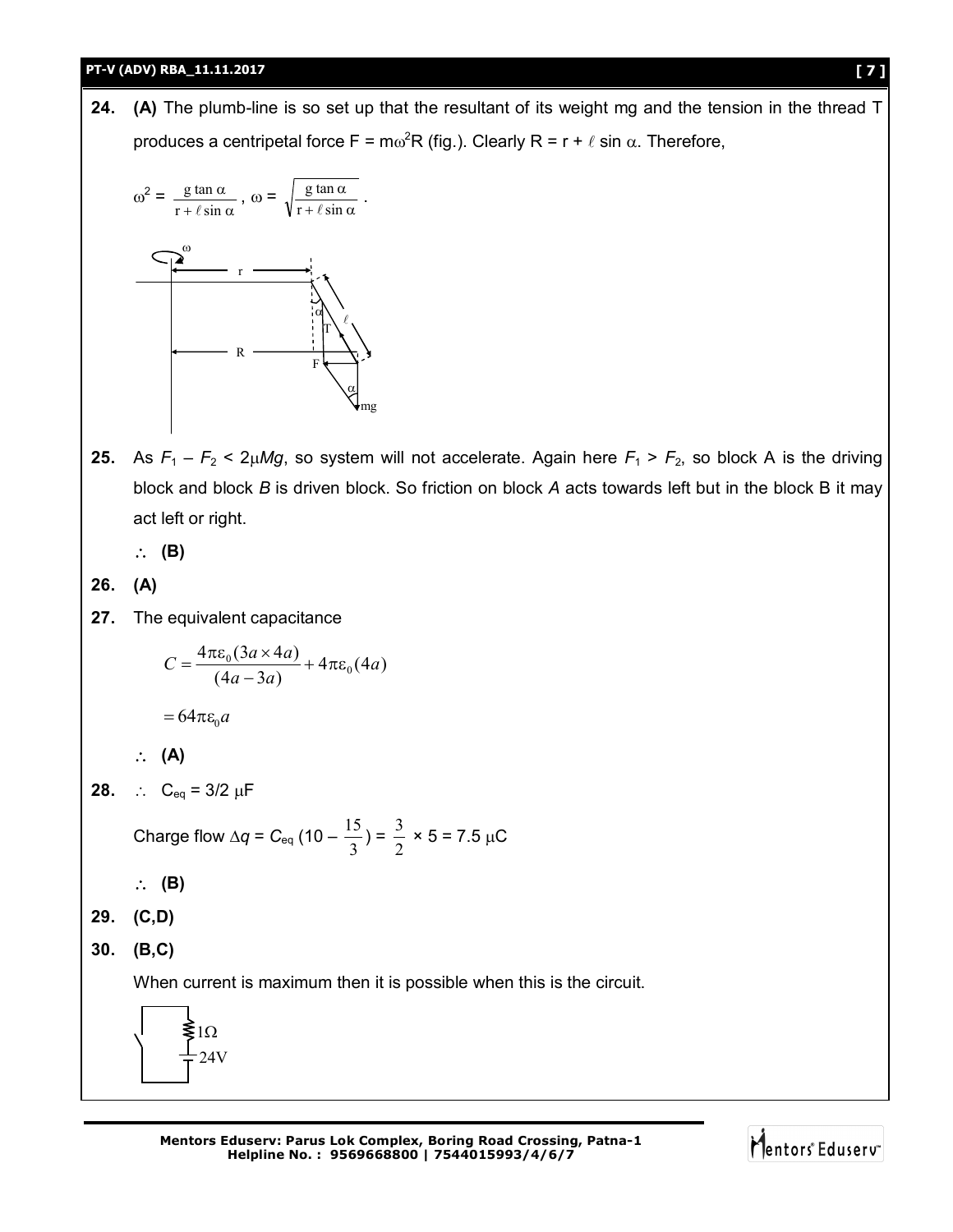#### i = 24 amp

Now, no current flow through AB.

Therefore potential difference between A and B is zero.

Current is minimum only this is the circuit

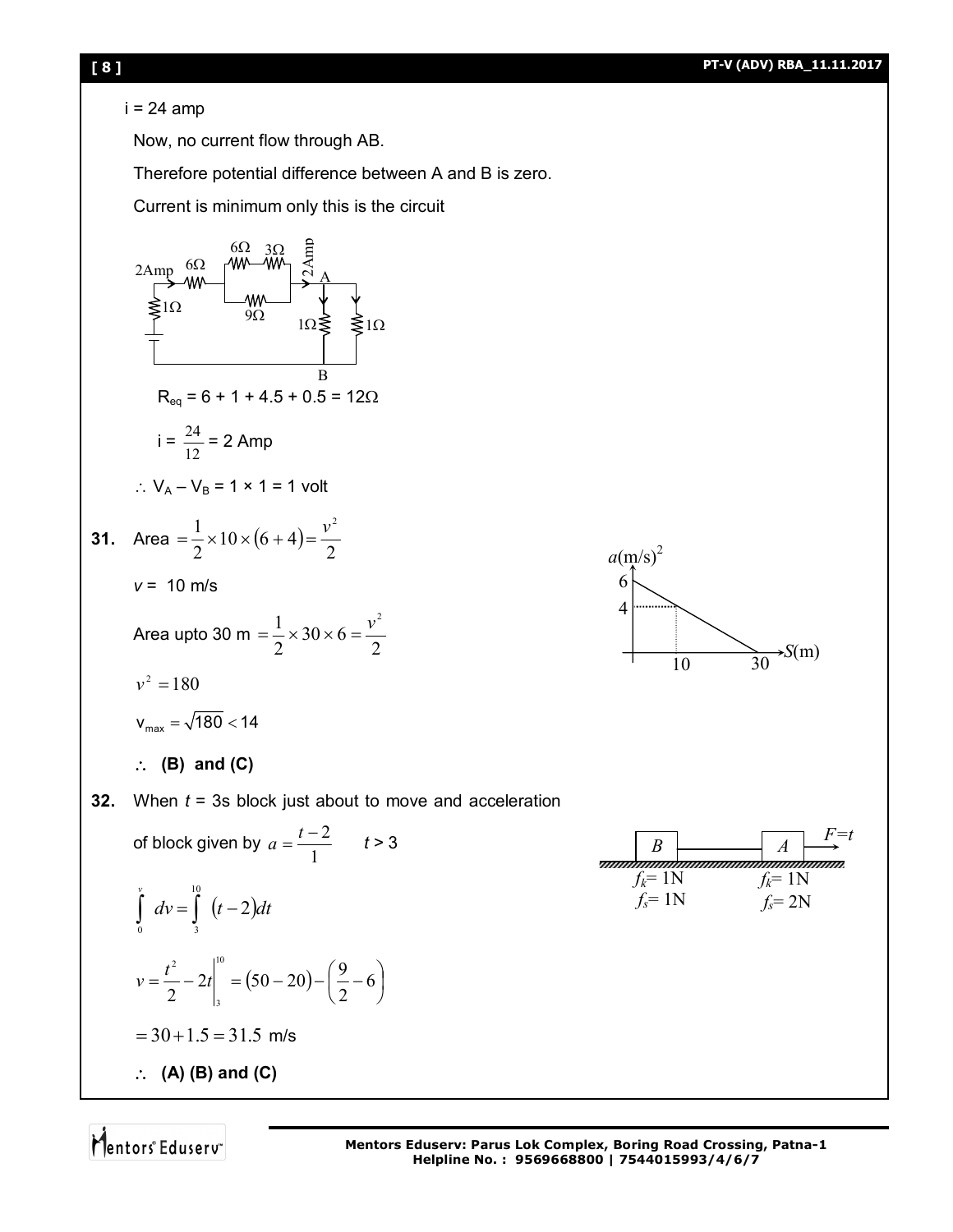#### **PT-V (ADV) RBA\_11.11.2017 [ 9 ]**

**33. (5)** If C doesn't move then  $a_A = 4a_B$  ... (i)  $P - T - \mu mg = m 4a_B ... (ii)$  $4T - mg = ma_B$  ...(iii)  $\therefore \frac{P}{mg}$  $\frac{p}{-} = 5$ **34. (8)**  $U = -\int \vec{F} \cdot d\vec{r}$  $U = -\frac{km}{r}$  $K_i + U_i = K_f + U_f$  $0 - \frac{Km}{3R/2}$ 2 R  $\frac{1}{2}mv^2 - \frac{Km}{(R)}$  $\frac{1}{2}mv^2 - \frac{Km}{(R)} = 0$  – J J  $\left(\frac{R}{2}\right)$  $\setminus$ ſ -3R 2Km R 2Km 2  $\frac{mv^2}{2} = \frac{2Km}{2} - \frac{2}{m}$ 3R 4Km 2 mv 2  $=$ 3R  $V = \sqrt{\frac{8K}{2R}}$ ,  $V = 8$  m/s **35. (6)**  $F_F = qE = 11 N$  $F_q = mg = 5N$ So Net force  $=$   $F = 6N$  upward  $g_{\text{eff}} = \frac{r}{m} = \frac{0}{0.5}$ 6 m  $F = \frac{6}{35}$  12 m/s<sup>2</sup> so V<sub>min</sub> =  $\sqrt{5g_{\text{eff}}}\ell = \sqrt{5 \times 12 \times (60 \times 10^{-2})}$ so  $V_{min} = 6$  m/sec **36. (2)**  $|\Phi| = \frac{q}{\varepsilon_0} \left( 1 - \frac{1}{\sqrt{1 + (P/I)^2}} \right)$  $\bigg)$  $\setminus$ L |  $\setminus$ ſ  $\ddot{}$  $\overline{\phantom{a}}$  $\varepsilon_0$   $\sqrt{1 + (R/l)^2}$  $1 - \frac{1}{\sqrt{1 - \frac{1}{\sqrt{1 - \frac{1}{\sqrt{1 - \frac{1}{\sqrt{1 - \frac{1}{\sqrt{1 - \frac{1}{\sqrt{1 - \frac{1}{\sqrt{1 - \frac{1}{\sqrt{1 - \frac{1}{\sqrt{1 - \frac{1}{\sqrt{1 - \frac{1}{\sqrt{1 - \frac{1}{\sqrt{1 - \frac{1}{\sqrt{1 - \frac{1}{\sqrt{1 - \frac{1}{\sqrt{1 - \frac{1}{\sqrt{1 - \frac{1}{\sqrt{1 - \frac{1}{\sqrt{1 - \frac{1}{\sqrt{1 - \frac{1}{\sqrt{1 - \frac{1}{\sqrt{1 - \frac{1}{\sqrt{$ *R l*  $\frac{q}{1-\frac{1}{\sqrt{q}}}\Big|$ . The sign of  $\Phi$  depends on how the direction of the normal to the circle is chosen. u R/2

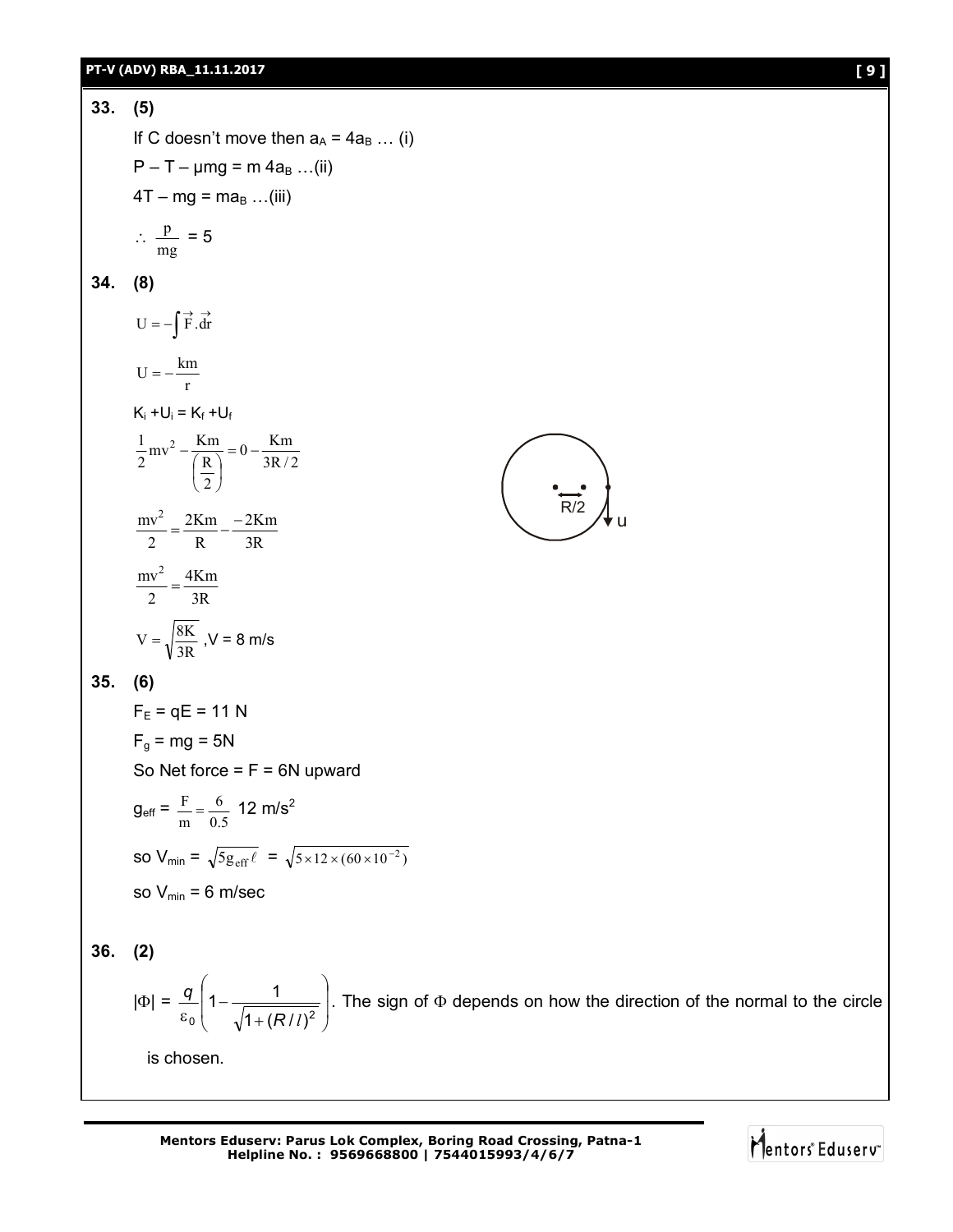#### **[ 10 ] PT-V (ADV) RBA\_11.11.2017**

37. (4)  
\n
$$
qV_a = qV_b + \frac{1}{2}mv^2
$$
\n2.0 × 10<sup>-9</sup> × 9 × 10<sup>9</sup>  $\left[\frac{3 \times 10^{-9}}{1} - \frac{3 \times 10^{-9}}{2}\right]$  × 100\n
$$
= 2.0 × 10^{-9} × 9 × 10^{9}  $\left[-\frac{3 \times 10^{-9}}{1} + \frac{3 \times 10^{-9}}{2}\right]$  × 100\n
$$
= 2.0 × 10^{-9} × 9 × 10^{9}  $\left[-\frac{3 \times 10^{-9}}{1} + \frac{3 \times 10^{-9}}{2}\right]$  × 100 +  $\frac{1}{2}$  × 5.0 × 10<sup>-9</sup> v<sup>2</sup>\n
$$
10^{-9} × 18  $\left[\frac{3}{2}\right]$  × 100 = 18 × 10<sup>-9</sup> × 100  $\left[-\frac{3}{2}\right] + \frac{1}{2}$  × 5.0 × 10<sup>-9</sup> v<sup>2</sup>\n
$$
\frac{1800 × 6}{5} = v^2
$$
\n360 × 6 = v<sup>2</sup>\n
$$
12\sqrt{15} = v
$$
\n38. (3)  
\n
$$
\frac{6}{u} = 1 + \frac{(v+u) \times 1 - 6}{(v-u)}
$$
\n
$$
\frac{6}{u} = \frac{(v-u)(v+u)-6}{(v-u)}
$$
\n
$$
\frac{6}{u} = \frac{2v-6}{(v-u)}
$$
\n39. (4)  
\n40. A → p; B → r; C → q; D → s\n40. A → q; B → p; C → r; D → q\n
$$
10 \text{ parallel current distributes in inverse ratio of resistor. Hence, distribution of current in different resistivities in inverse ratio of resistor. Hence, distribution of current in different resistivities in inverse ratio of resistor. Hence, distribution of current in different resistories in answer generation apply P = i2R.\nFor power generation apply P = i2R.\n
$$
i_{R_3} = \frac{p_1}{R} = \frac{10}{4} = 2.5
$$
A
$$
$$
$$
$$

Mentors<sup>e</sup> Eduserv<sup>®</sup>

 $i_{R_4} = \frac{11}{R}$ 

 $\frac{PD}{R} = \frac{5}{2}$ 

 $\frac{5}{2}$  = 2.5 A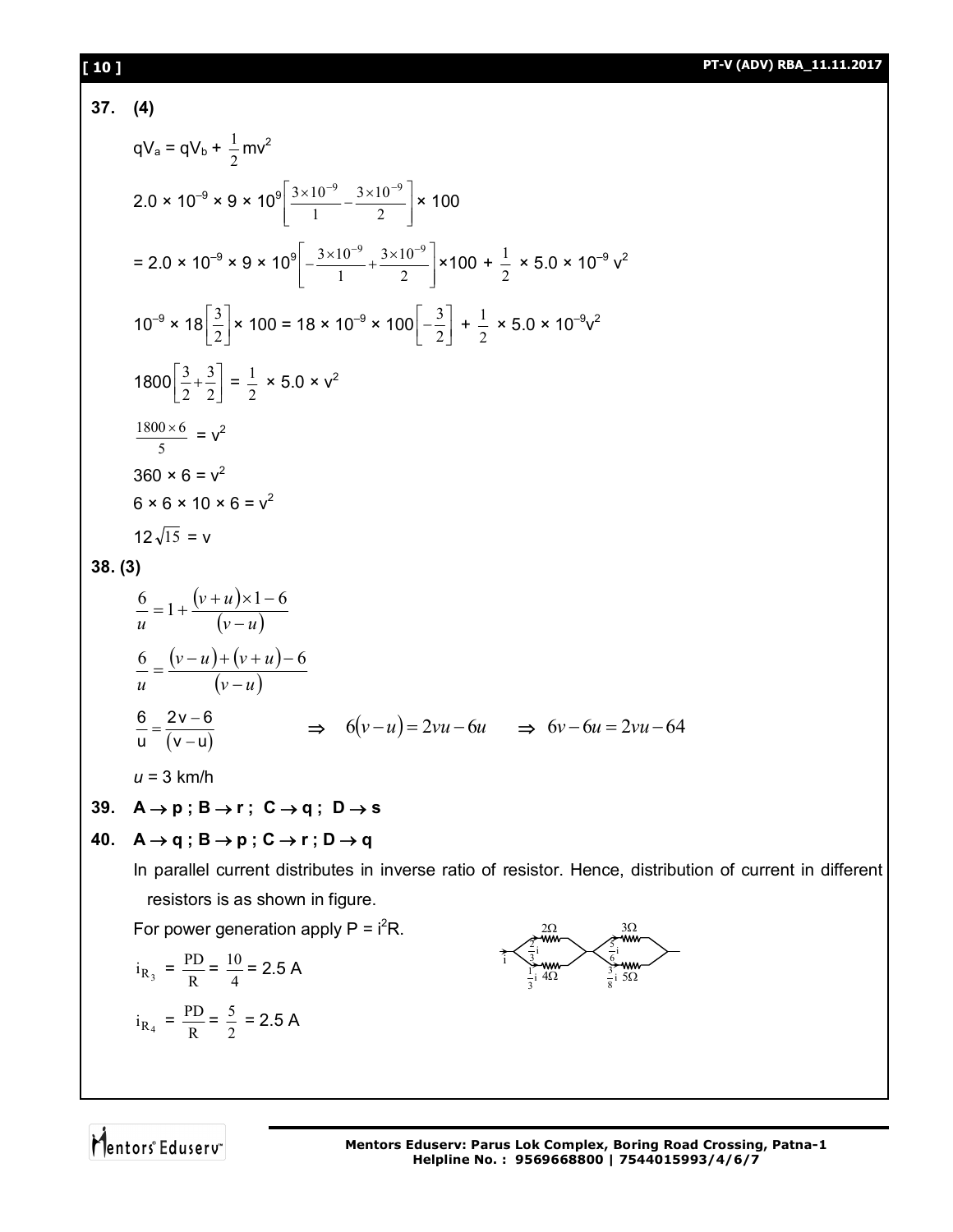#### **PT-V (ADV) RBA\_11.11.2017** [ **11** ]

## **MATHEMATICS**

**41. (D)** Let  $log_3 n = x$  $y = 5x^2 - 12x + 9$ y is minimum at x = –  $\frac{1}{2a}$ b  $=\frac{1}{10}$ 12  $=\frac{1}{5}$ 6 Here  $\log_3 n = \frac{1}{5}$ 6  $\Rightarrow$  n = 3<sup>6/5</sup>  $\approx$  3.70 which is not natural hence minimum occurs at the closest integer now  $4 > 3^{6/5}$  $4^5 > 3^6$ 1024 > 729 which is true **42. (B)**  $(x) = \lim_{h \to 0} \frac{f(x+h) - f(x)}{h} = \lim_{h \to 0} \frac{f(h) + |x|h + x \cdot h^2}{h}$ h $\rightarrow$ 0 h h $\rightarrow$ 0  $f(x+h)-f(x)$  f(h)+|x|h+x·h  $f'(x) = \lim_{x \to 0} \frac{f(x+1) - f(x)}{x} = \lim_{x \to 0}$  $\rightarrow 0$  h  $h \rightarrow 0$  h  $+h)-f(x)$  f(h)+|x|h+x $\cdot$ h  $= \lim_{x \to 0} \frac{f(x+y) - f(x)}{y} = 1$ Also  $x = y = 0 \implies f(0) = 0$  $(x) = \lim_{h \to 0} \left( \frac{f(h) - f(0)}{h} \right)$  $f'(x) = \lim_{h \to 0} \left( \frac{f(h) - f(0)}{h} + |x| + xh \right)$  $\rightarrow 0$  h  $(f(h)-f(0))$  $f'(x) = \lim_{h\to 0} \left( \frac{f'(x) - f'(x)}{h} + |x| + xh \right)$  $\Rightarrow f'(x) = f'(0) + |x|$ **43. (A)**  $f(x) = \sqrt{1 + x\sqrt{1 + (x + 1)(x + 3)}} = \sqrt{1 + x(x + 2)} = (x + 1) \quad \therefore f'(x) = 1$ **44. (A)**  $\sin^2 x \cos^2 x - \cos^2 x \sin^4 x = 1$  $\Rightarrow$ sin<sup>2</sup> x cos<sup>2</sup> x (1 – sin<sup>2</sup> x) = 1  $\Rightarrow$ sin<sup>2</sup>  $x \cos^4 x = 1$ , No value of 'x'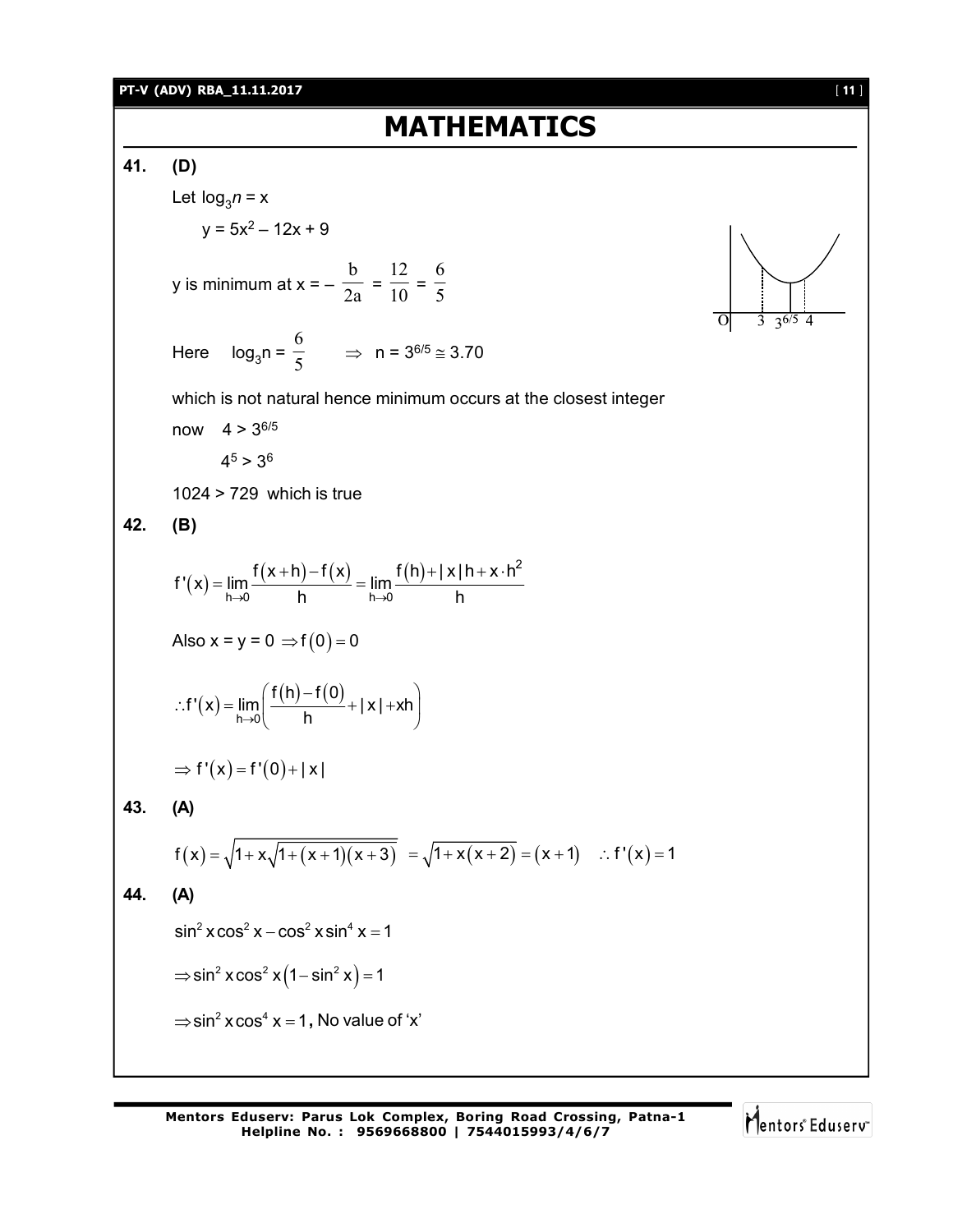#### **45. (C)**

For  ${\sf x}=\alpha\in{\sf Q}^\mathrm{c}$ ,  ${\sf f}(\alpha)$  =  $0$  and  ${\sf Limf}({\sf x})$  is also zero because if x moves towards  $\alpha$  and attaining x  $\rightarrow \alpha$ irrational value then it is zero, or if attaining rational value then the denominator can be made as large as possible.

**46. (C)**

$$
f(x) = \begin{cases} -g(x) & x < -3 \\ 0 & x = -3 \\ g(x) & -3 < x < -2 \\ 0 & x = -2 \\ -g(x) & -2 < x < -1 \\ 0 & x = -1 \\ g(x) & x > -1 \end{cases}
$$

**47. (D)**

The image of A in  $y = x$  will lie on BC  $A' = (5, 4)$ 

 $AD \perp BC$ 

$$
2\left(\frac{4-k}{5-h}\right) = -1 \implies 8-2k = -5+h
$$
  
:
$$
\therefore h = k
$$

$$
\therefore h = k = \frac{13}{3}
$$

**48. (D)**

Let  $P = (a\cos\theta, a\sin\theta)$ and centroid of  $\triangle$  APB be (h, k). Then  $h = \frac{a \cos \theta + 0 + a}{2}$ ,  $k = \frac{a \sin \theta + a + 0}{2}$ 3 3  $=\frac{a\cos\theta+0+a}{2}, k=\frac{a\sin\theta+a+c}{2}$  $\cos \theta = \frac{3h}{2} - 1$ ,  $\sin \theta = \frac{3k}{2} - 1$ a <sup>a</sup> a  $\therefore$  sin<sup>2</sup>  $\theta$  + cos<sup>2</sup>  $\theta$  = 1



Mentors Eduserv

**Mentors Eduserv: Parus Lok Complex, Boring Road Crossing, Patna-1 Helpline No. : 9569668800 | 7544015993/4/6/7**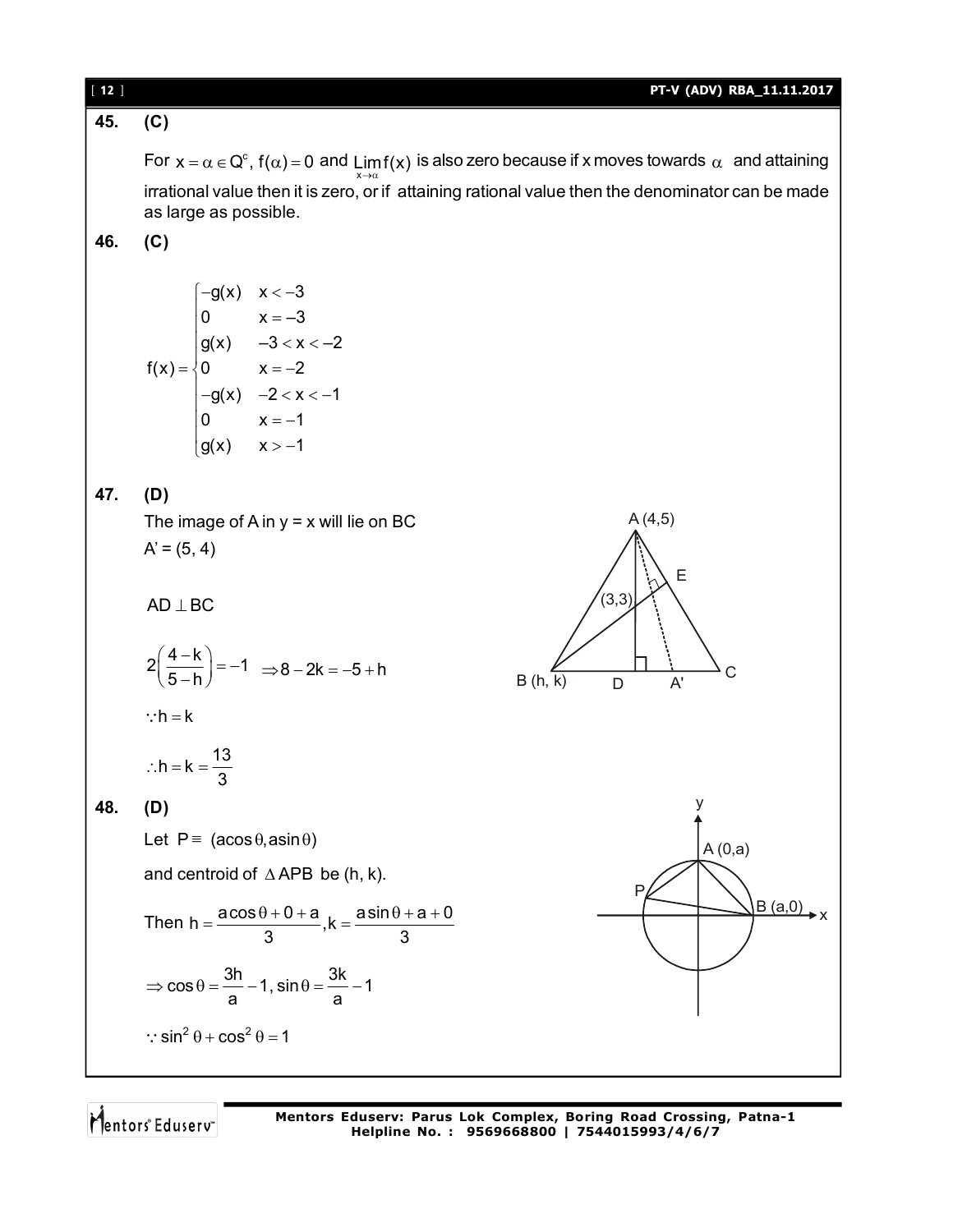#### **PT-V (ADV) RBA\_11.11.2017** [ **13** ]

 $\left(\frac{3h}{2}-1\right)^2 + \left(\frac{3k}{2}-1\right)^2 = 1$  $\Rightarrow \left(\frac{3h}{a}-1\right)^2+\left(\frac{3k}{a}-1\right)^2=$  $\Rightarrow$  9h<sup>2</sup> + 9k<sup>2</sup> – 6ah – 6ak + a<sup>2</sup> = 0 so locus of centroid is  $9x^2 + 9y^2 - 6ax - 6ay + a^2 = 0$ **49. (A, D)** Let us take distance between paralle sides  $\ell$  then BM + AL = 5 **A B D C L M 5 5**  $2\sqrt{5}$ **10**  $\Rightarrow \sqrt{25 - \ell^2} + \sqrt{20 - \ell^2} = 5 \Rightarrow \ell = 4 \Rightarrow AL = 2, BM = 3$ hence area of trapezium is =  $5 \times 4 + \frac{1}{2} \times 3 \times 4 + \frac{1}{2} \times 2 \times 4 = 30$  $\times$ 4+ $\frac{1}{2}$  $\times$ 3 $\times$ 4+ $\frac{1}{2}$  $\times$ 2 $\times$ 4=30 sq. units Also,  $\tan A = \frac{4}{2} = 2 \Rightarrow A = \tan^{-1} 2$ 2  $=\frac{1}{2}=2 \Rightarrow A = \tan^{-1}$ Now, area of region enclosed by locus of P is =  $2 \times (10 + 5 + 5 + 2\sqrt{5}) + \pi(2)^2 + 30 = 70 + 4(\sqrt{5} + \pi)$ **50. (B,C,D)** Let  $(x_1, y_1) \equiv (at^2, 2at)$ . Tangent at this point is  $yt = x + at^2$ . Any point on this tangent is  $h, \frac{h + at^2}{h}$ t  $\left($  h + at<sup>2</sup>  $\right)$  $\left(\begin{array}{c} n, \quad t \quad \end{array}\right)$ . Chord of contact with respect to the circle is  $hx + \left(\frac{h + at^2}{t}\right)y = a^2$ t  $+\left(\frac{h+at^2}{t}\right)y = \epsilon$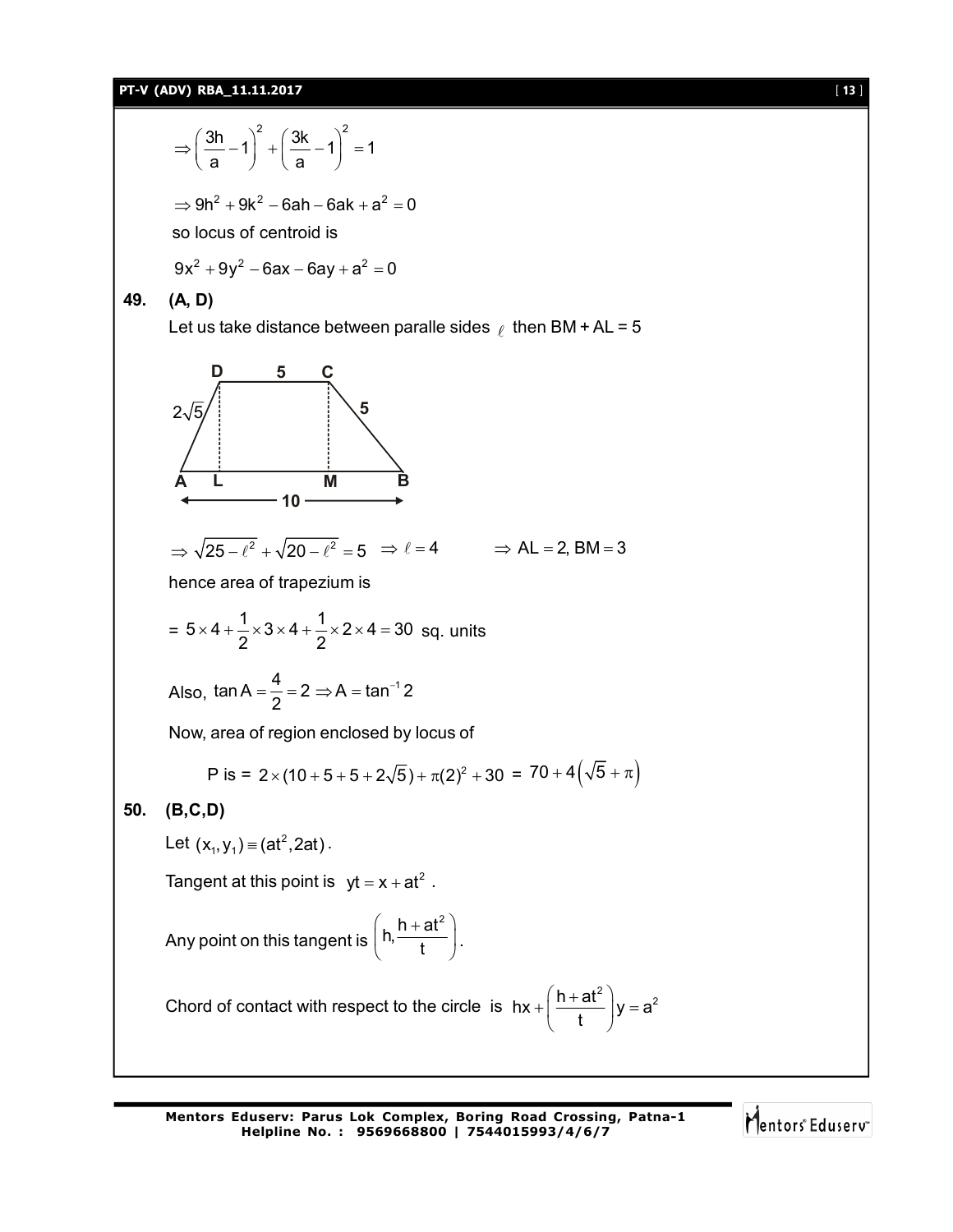[ **14** ] **PT-V (ADV) RBA\_11.11.2017**

i.e. (aty - a<sup>2</sup>) + h
$$
\left(x + \frac{y}{t}\right) = 0
$$
  
\nWhich is the family of the straight lines passing through the point of intersection of  
\n
$$
ty-a = 0, and x + \frac{y}{t} = 0
$$
\nSo the fixed points  $\left(-\frac{a}{t^2}, \frac{a}{t}\right)$   
\n $\therefore x_2 = -\frac{a}{t^2}$  and  $y_2 = \frac{a}{t}$   
\n51. (A,B,C,D)  
\n(A)  $\sin\left(\frac{11\pi}{12}\right) \cdot \sin\left(\frac{5\pi}{12}\right) = \sin\left(\frac{\pi}{12}\right) \cdot \cos\left(\frac{\pi}{12}\right) = \frac{1}{2} \sin\left(\frac{\pi}{6}\right) = \frac{1}{4} \in Q$   
\n(B)  
\n $\operatorname{cosec}\left(\frac{9\pi}{10}\right) \cdot \operatorname{sec}\left(\frac{4\pi}{5}\right) = -\operatorname{cosec}\left(\frac{\pi}{10}\right) \cdot \operatorname{sec}\left(\frac{\pi}{5}\right) = \frac{1}{\sin 18^\circ \cdot \cos 36^\circ} = \frac{-16}{(\sqrt{5} - 1)(\sqrt{5} + 1)} = -4 \in Q$   
\n(C)  $\sin^4\left(\frac{\pi}{8}\right) + \cos^4\left(\frac{\pi}{8}\right) = 1 - \frac{1}{2} \sin^2\left(\frac{\pi}{4}\right) = 1 - \frac{1}{4} = \frac{3}{4} \in Q$   
\n(D)  $2 \cos^2 \frac{\pi}{9} \cdot 2 \cos^2 \frac{2\pi}{9} \cdot 2 \cos^2 \frac{4\pi}{9} = 8(\cos 20^\circ \cdot \cos 40^\circ \cdot \cos 80^\circ)^2 = \frac{1}{8} \in Q$   
\n52. (A, C, D)  
\nIf  $(x) = \lim_{n \to \infty} x \left\{ \frac{3}{2} + [\cos x] \left( \sqrt{n^2 + 1} - \sqrt{n^2 - 3n + 1} \right) \right\}$   
\n $= \frac{3x}{2} + x \cdot [\cos x] \cdot \lim_{n \to \infty} \left( \frac{\sqrt{n^2 + 1} - \sqrt{n^2 - 3n + 1}}{\sqrt{n^2 +$ 

Mentors<sup>e</sup> Eduserv<sup>-</sup>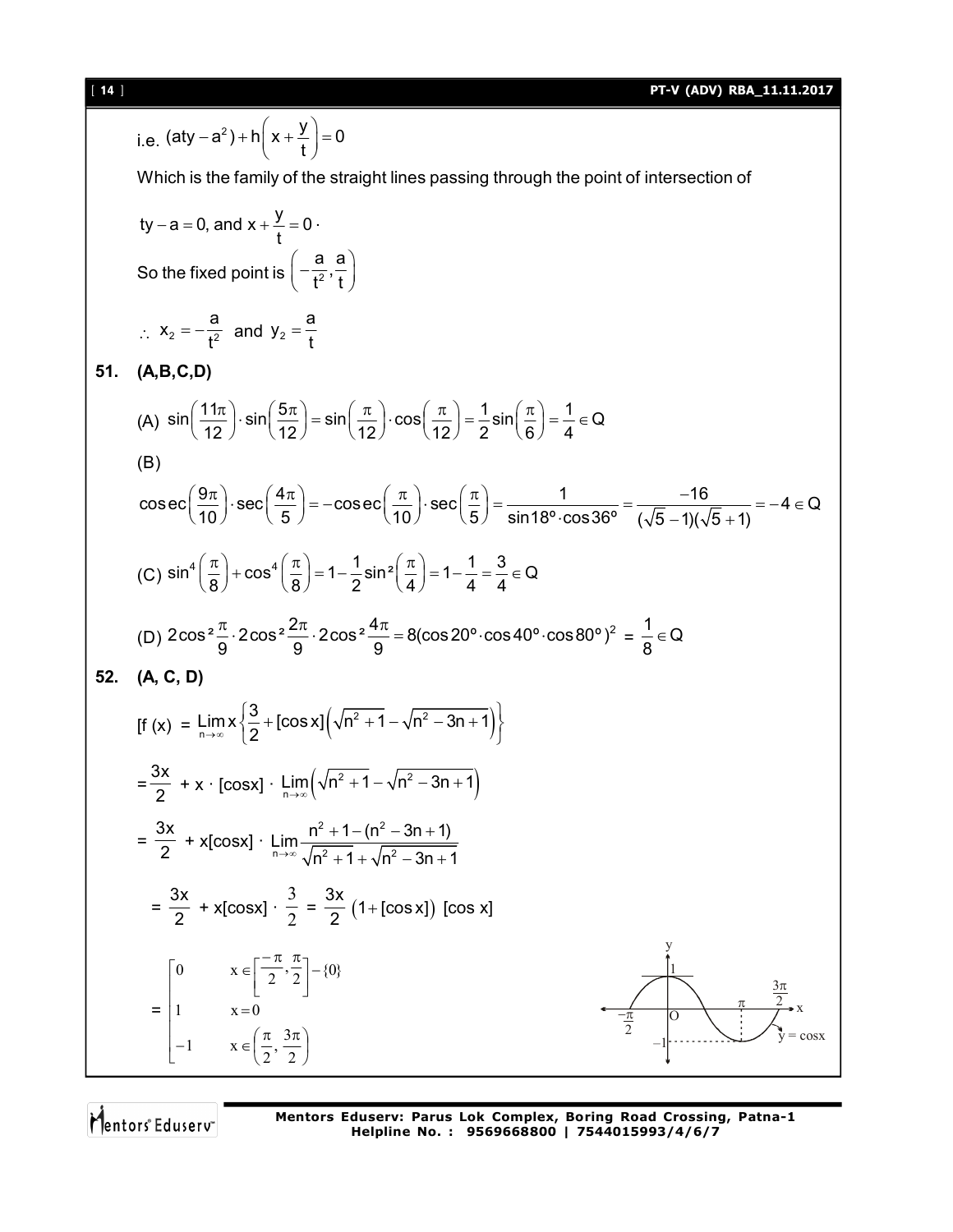**PT-V (ADV) RBA\_11.11.2017** [ **15** ]

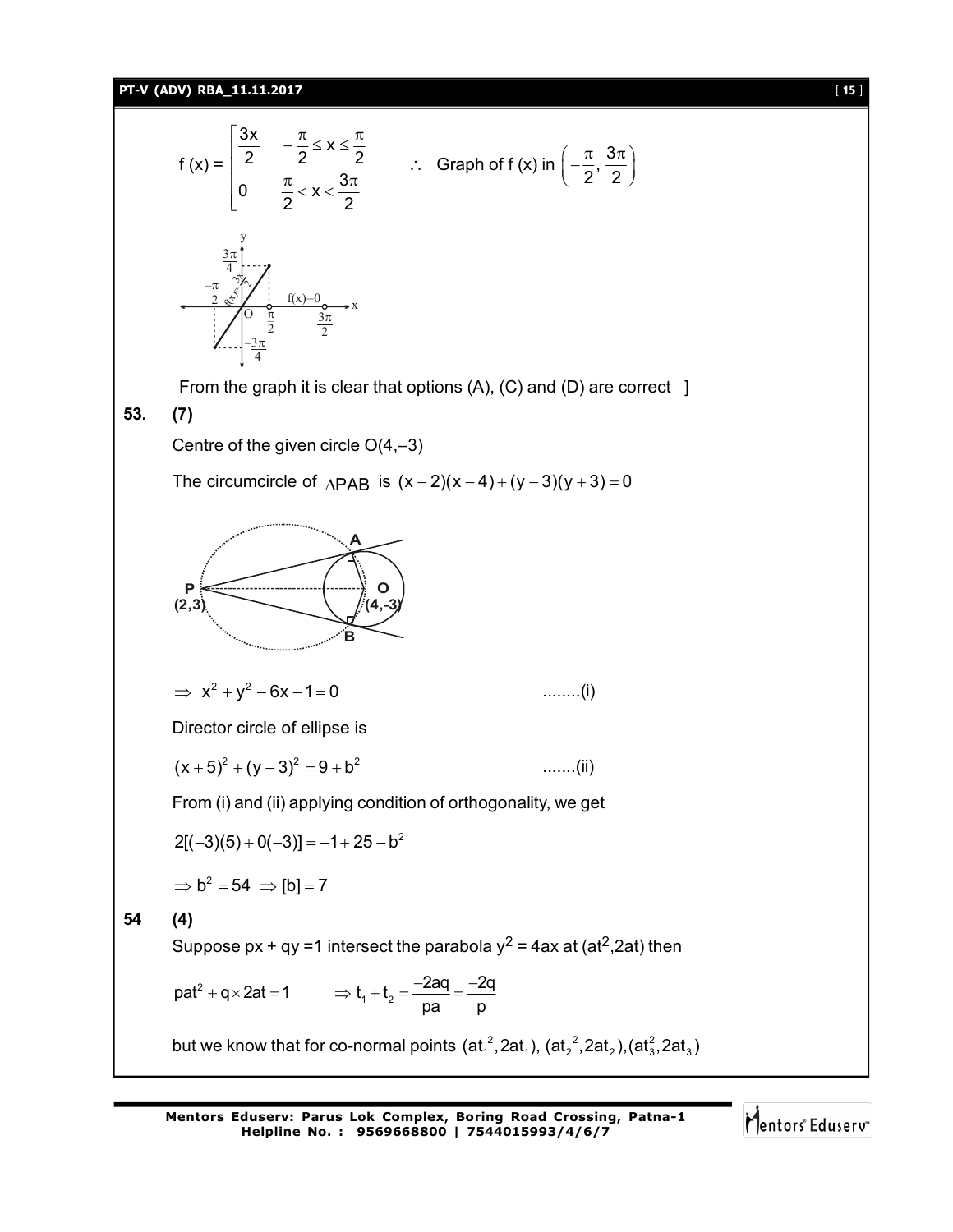[ **16** ] **PT-V (ADV) RBA\_11.11.2017**  $t_1 + t_2 + t_3 = 0 \Rightarrow t_3 = \frac{2q}{r}$ p Hence 3rd point is  $\left(\frac{4aq^2}{p^2}, \frac{4aq}{p}\right)$ 2  $\frac{4aq^2}{a}$ ,  $\frac{4aq}{a}$  $\overline{p^2}$ ,  $\overline{p}$   $\Rightarrow$  m = 4 **55. (2)**  $a = min \{ (x_1 - x_2)^2 + (y_1 - y_2)^2 \}$ where  $\ P(\mathsf{x_1},\mathsf{y_1})$  lies on  $\mathsf{y}=\sqrt{\mathsf{x-1}}\Rightarrow\mathsf{y^2}=\mathsf{x-1}$ ,  $\mathsf{y}$  being positive and  $Q(x_2, y_2)$  lies on  $y = x^2 + 1$ Here value of 'a' can be obtained if PQ is common normal to  $y^2 = x - 1$  and  $y = x^2 + 1$ . Two parabolas are image of each other in the line  $y = x$ therefore slope of common normal is – 1 Here,  $X_1 - 1 = \frac{1}{4}(-1)^2 \Rightarrow X_1 = \frac{1}{2}$  $x_1 - 1 = \frac{1}{2}(-1)^2 \Rightarrow x_1 = 5/4$ 4 and  $y_1 = -\frac{1}{2}(-1) = \frac{1}{2}$  $2'$  2 Hence P is  $\left(\frac{5}{4}, \frac{1}{2}\right) \Rightarrow$  Q is  $\left(\frac{1}{2}, \frac{5}{4}\right)$  $2^74$  $\Rightarrow$  $=\sqrt{\left(\frac{5}{4}-\frac{1}{2}\right)^2+\left(\frac{1}{2}-\frac{5}{4}\right)^2}=\sqrt{2\times\frac{9}{16}}=\frac{1}{2}$  $PQ = \sqrt{\left(\frac{5}{2} - \frac{1}{2}\right)^2 + \left(\frac{1}{2} - \frac{5}{2}\right)^2} = \sqrt{2 \times \frac{9}{10}} = \frac{3}{25}$ 4 2  $(2 \t 4)$   $\sqrt{16}$   $2\sqrt{2}$  $\Rightarrow$  a = PQ<sup>2</sup> =  $\frac{9}{9}$  $\frac{1}{8}$  hence,  $\sqrt{2\sqrt{2a}} + 1 = 2$ **56. (2)** In the triangle,  $tan A$ .tanB.tanC =  $tan A + tan B + tan C$ or  $\frac{1}{2} \cdot \left( \frac{2k+1}{2} \right) \left( \frac{4k+1}{2} \right) = \frac{3}{2} + 3k$ 2 2 2 2 or  $\frac{8k^2 + 6k + 1}{8} = \frac{3 + 6k}{3}$  $\frac{8k^2 + 6k + 1}{8} = \frac{3 + 6k}{2}$   $\Rightarrow 8k^2 + 6k + 1 = 12 + 24k$   $\Rightarrow 8k^2 - 18k - 11 = 0$  $(2k + 1)(4k - 11) = 0 \Rightarrow k = -\frac{1}{6}$  or  $k = \frac{11}{6}$  $\frac{1}{2}$  or k =  $\frac{1}{4}$   $\therefore$  [k] = 2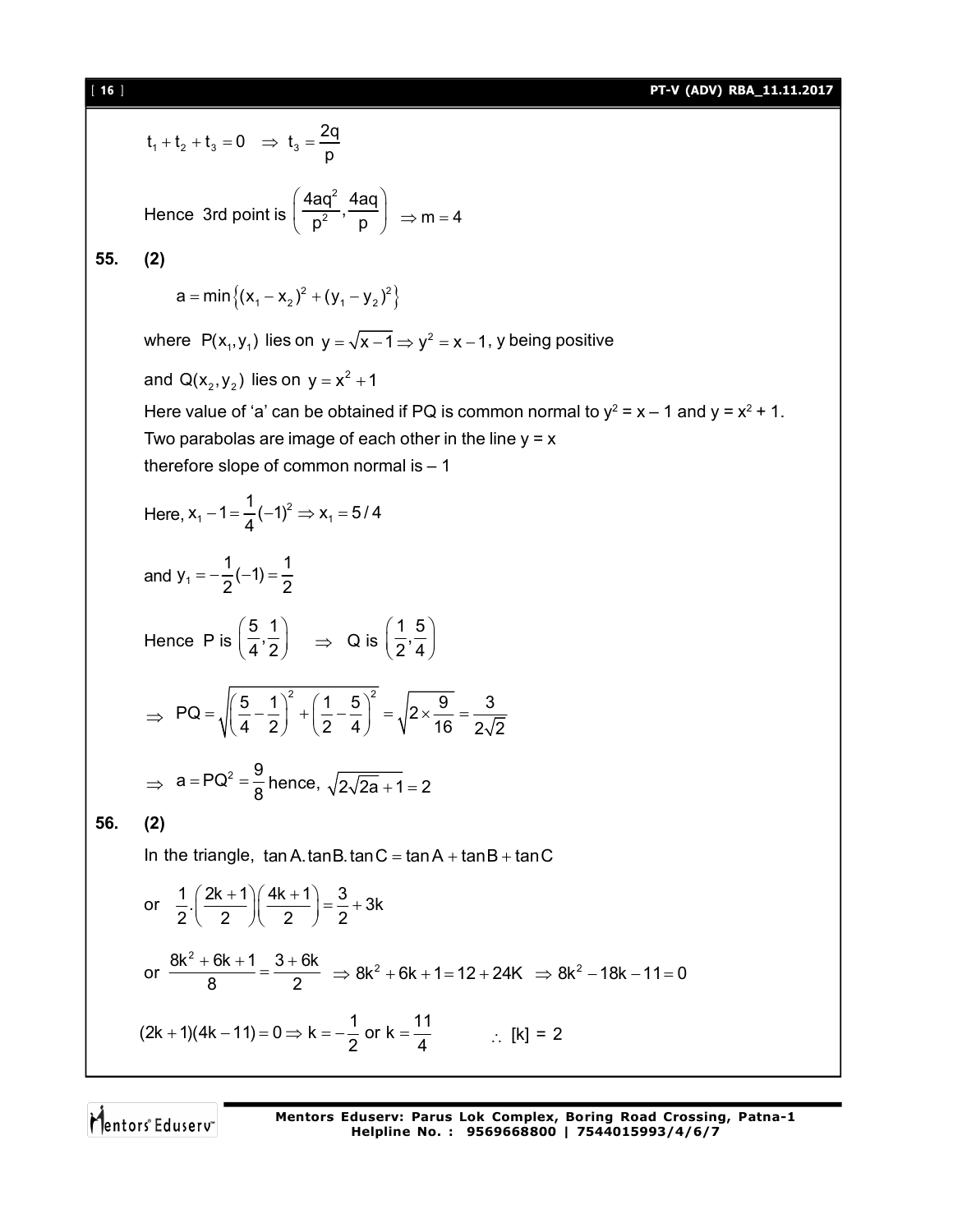#### **PT-V (ADV) RBA\_11.11.2017** [ **17** ]

**57. (4)** Three vertices lies on the circle  $x^2 + y^2 = 25$ Let orthocentre is H(h,k) then h 5 sin 5cos 3 k 5 sin 5cos 4 Hence  $\sin \theta = \frac{h + k - 7}{10}$ ,  $\cos \theta = \frac{h - k + 1}{10} \Rightarrow (h + k - 7)^2 + (h - k + 1)^2 = 100$  $\Rightarrow$   $(x+y-7)^2 + (x-y+1)^2 = 100$   $\therefore$   $\alpha = -7, \beta = 1, \gamma = \pm 10$  and  $|\gamma| + \alpha + \beta = 4$ **58. (6)** Take  $\angle$  QPT =  $\theta$  $P \overbrace{M}$  s  $\overline{Q}$ **R T M S**  $\Theta$ than  $\sin \theta = \frac{RS}{PS} = \frac{r}{3r} = \frac{1}{3}$   $\Rightarrow \cos \theta = \frac{2\sqrt{2}}{3}$ 3  $\Rightarrow \frac{PT}{PQ} = \frac{2\sqrt{2}}{2}$  $\frac{PT}{PQ} = \frac{2\sqrt{2}}{3}$   $\Rightarrow \frac{PT}{12} = \frac{2\sqrt{2}}{3}$ 12 3  $\Rightarrow$  PT =  $8\sqrt{2}$   $\Rightarrow$  m = 8, n = 2 **59. (A - r); (B - s) ; (C - p) ; (D - q) A** Eqn. of tangent at  $(2\cos\theta, \sqrt{3}\sin\theta)$  is  $\frac{x}{2}\cos\theta + \frac{y}{\sqrt{3}}\sin\theta = 1$ .  $\frac{\pi}{2}$ cos $\theta$  +  $\frac{J}{\sqrt{3}}$ sin $\theta$  = 1. Mid point (h,k) of portion of tangent between coordinate axes is (sec $\theta$ ,  $\frac{\sqrt{3}}{2}$  cosec $\theta$ ) 2  $\theta$ ,  $\sim$  cosec $\theta$ ) h = sec  $\theta$ , k =  $\frac{\sqrt{3}}{2}$ cosec 2  $\therefore$  h = sec  $\theta$ , k =  $\frac{\sqrt{6}}{2}$  cosec $\theta$ 2  $\left(\frac{1}{2^2}+\frac{\sqrt{3}}{2^2}\right)^2 = 1 \Rightarrow \frac{4}{2^2}+\frac{3}{2^2} = 4$  $h^2$   $(2k)$   $h^2$   $k^2$  $(\sqrt{3})^2$  $\Rightarrow \frac{1}{h^2} + \left(\frac{\sqrt{6}}{2k}\right) = 1 \Rightarrow \frac{1}{h^2} + \frac{\sqrt{6}}{k^2} = 4$ **B.** Eqn. of chord having mid point  $(x_1, y_1)$  is  $x x_1 + y y_1 = x_1^2 + y_1^2$ 4 3 4 3  $+\frac{y}{2}-\frac{y_1}{2}=-\frac{y_1}{2}+$ Eqn of pair of lines joining origin to extremities of the chord is 2 2  $1 + \frac{x}{1} + \frac{y}{2}$  $\frac{2}{1}$   $\frac{y_1^2}{1}$  $x x_1 + y y_1$  $\frac{x^2}{4} + \frac{y^2}{2} = 1 \frac{1}{4} \frac{4}{x^2} + \frac{3}{x^2}$ 4 3  $x_1^2$   $y_1^2$ 4 3  $\left(\frac{X X_1}{4} + \frac{Y Y_1}{3}\right)^2$  $+\frac{y}{3} = 1 \frac{4}{x_1^2 + y_1^2}$  $(43)$ The lines are mutually perpendicular